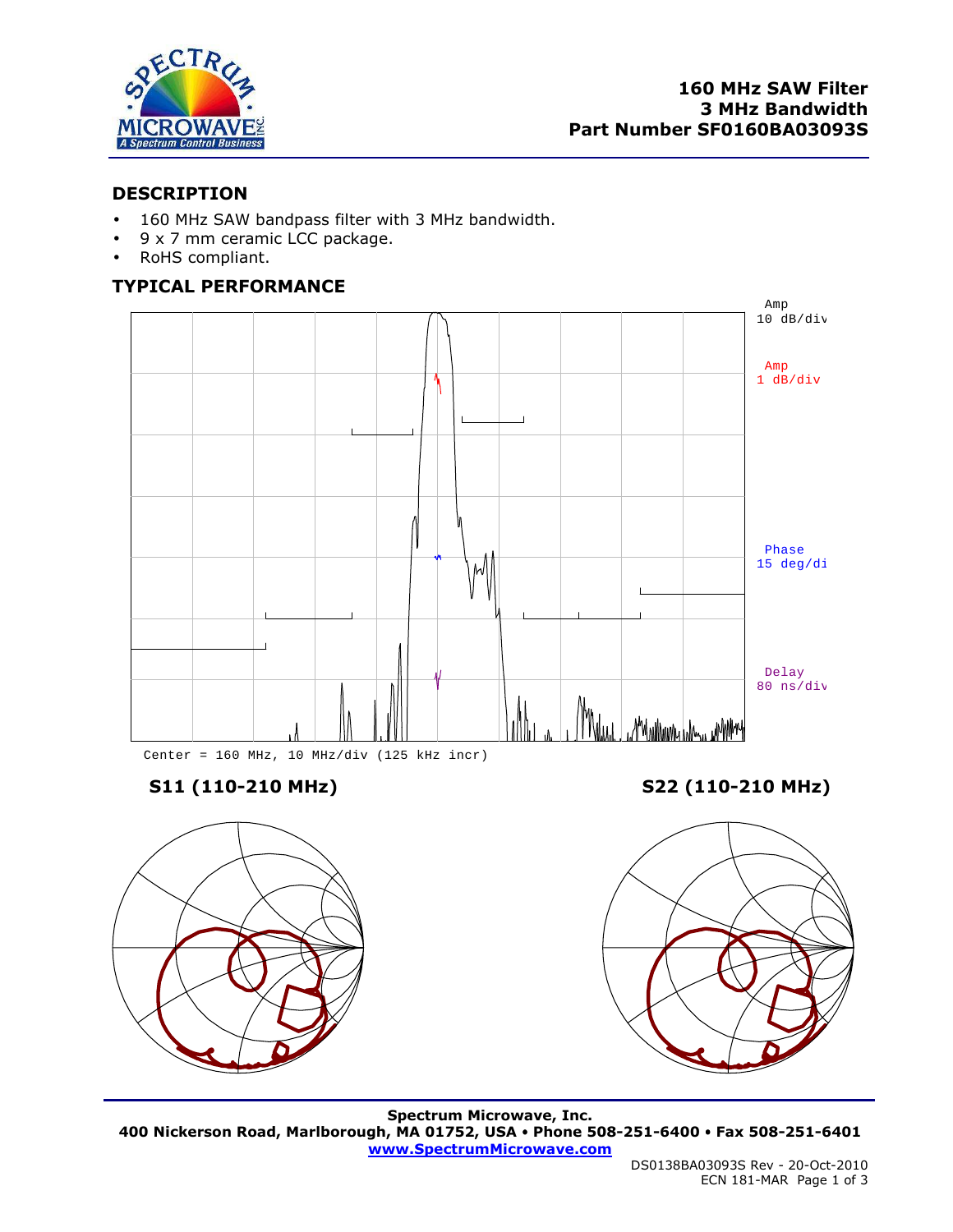

# **SPECIFICATION**

| <b>Parameter</b>                                        | <b>Min</b> | <b>Typ</b>     | <b>Max</b> | <b>Units</b>      |
|---------------------------------------------------------|------------|----------------|------------|-------------------|
| Center Frequency, $F_c$ <sup>1</sup>                    |            | 160            |            | <b>MHz</b>        |
| Minimum Insertion Loss                                  |            | 1.5            | 4          | dB                |
| Amplitude Ripple (159.5-160.5 MHz)                      |            | 0.5            | 1          | dB p-p            |
| Group Delay Variation (159.5-160.5 MHz)                 |            | 25             | 80         | ns p-p            |
| Phase Linearity (159.5-160.5 MHz)                       |            | $\overline{2}$ | 8          | deg p-p           |
| Absolute Delay                                          |            | 300            |            | ns                |
| 1 dB bandwidth $2$                                      | 2          | 2.3            |            | MHz               |
| 3 dB bandwidth <sup>2</sup>                             | 3          | 3.3            |            | <b>MHz</b>        |
| Relative Attenuation (10 to 132 MHz) <sup>2</sup>       | 55         | 58             |            | dB                |
| 2<br>Relative Attenuation (132 to 146 MHz)              | 50         | 56             |            | dB                |
| Relative Attenuation (146 to 156 MHz) <sup>2</sup>      | 20         | 34             |            | dB                |
| $\overline{2}$<br>Relative Attenuation (164 to 174 MHz) | 18         | 35             |            | dB                |
| 2<br>Relative Attenuation (174 to 183 MHz)              | 50         | 53             |            | dB                |
| $\overline{2}$<br>Relative Attenuation (183 to 193 MHz) | 50         | 54             |            | dB                |
| 2<br>Relative Attenuation (193 to 320 MHz)              | 46         | 55             |            | dB                |
| Input/Output Return Loss (Fc+/-150 kHz)                 | 10         | 13             |            | dB                |
| Input IP3 <sup>3</sup>                                  | 37         |                |            | dBm               |
| Source and Load Impedance                               | 50         |                |            | ohms              |
| Temperature Coefficient of Frequency                    | $-32$      |                |            | $ppm/\sqrt[6]{C}$ |
| <b>Ambient Temperature</b>                              |            | 25             |            | $\overline{C}$    |

Notes: 1. Reference frequency. Computed as mean of the 3 dB frequencies.

2. All dB values are referenced to the insertion loss value.

3. Measured inside filter passband.

# **MAXIMUM RATINGS**

| taran da.                 |     | MED. |     |
|---------------------------|-----|------|-----|
| Storage Temperature Range | -40 |      |     |
| Input Power Level         |     |      | dRm |

# **MATCHING CIRCUIT**



Notes:

- Matching components are not required.
- Device to operate in a 50 ohm single ended system.

**Spectrum Microwave, Inc.** 

**400 Nickerson Road, Marlborough, MA 01752, USA Phone 508-251-6400 Fax 508-251-6401 www.SpectrumMicrowave.com**

ł